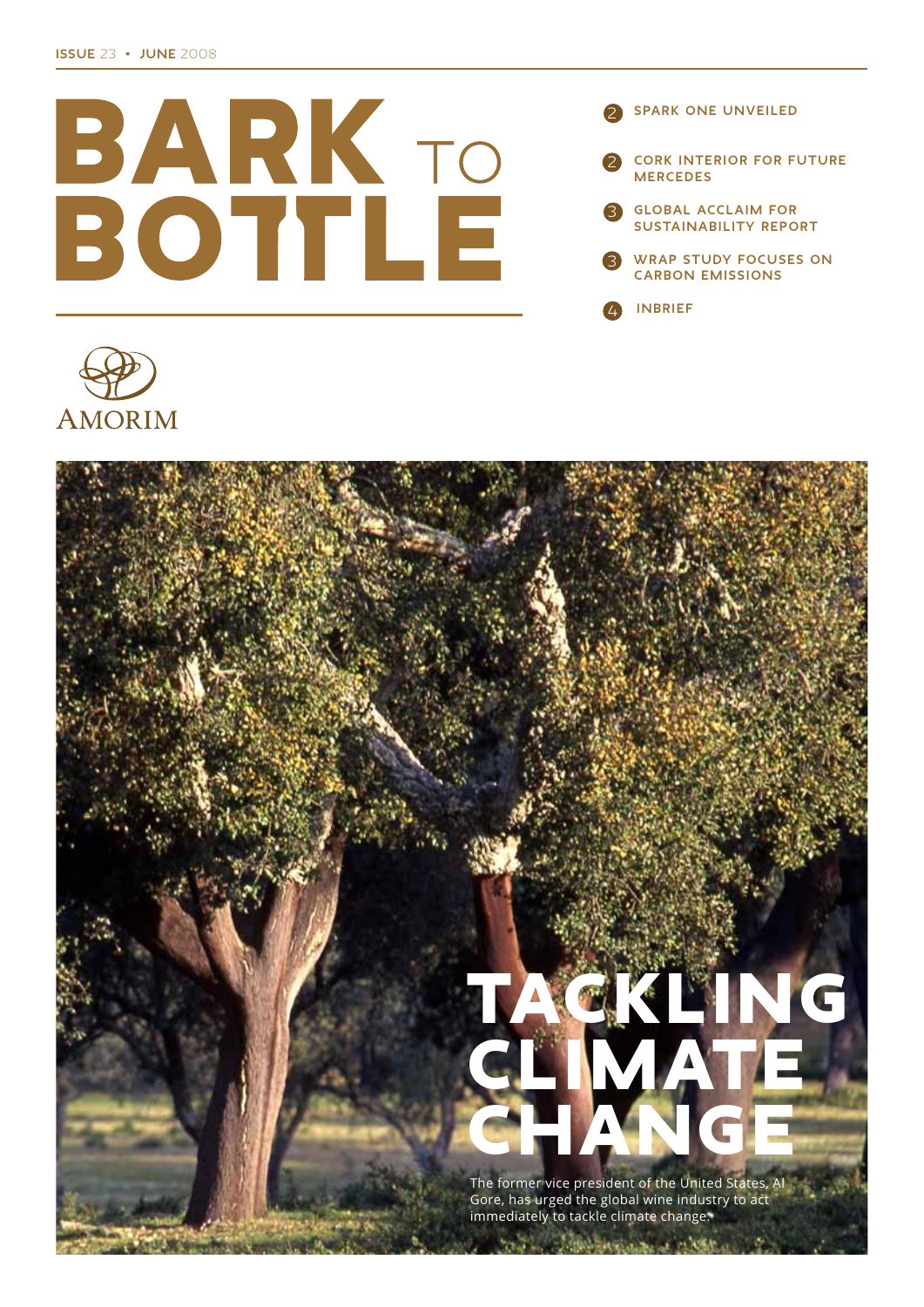

# **TACKLING CLIMATE CHANGE**

The former vice president of the United States, Al Gore, has urged the global wine industry to act immediately **to tackle climate change.**

Delivering the keynote address at the World Congress of Climate Change & Wine in Barcelona earlier this year, Mr Gore spoke passionately about climate change, the impact of carbon dioxide on the planet and the environmental challenges facing the wine industry.

"The wine industry really must respond to this crisis  $-$  it is here now and the crisis is growing," he said.

"However, the worst impacts of the climate crisis can be avoided if we begin to act quickly."

The two-day conference, the second organised by the Wine Academy of Spain, attracted 350 participants from more than 40 countries.

Among the audience were prominent winemakers, scientists, growers and industry executives from the world's leading wine-producing countries including France, Spain, Germany, Australia, New Zealand and the United States.

During his presentation Mr Gore congratulated those who had made the effort to attend the conference and encouraged them to spread the climate change message throughout the wine industry.

He also praised Wine Academy of Spain president Pancho Campo for raising awareness of climate change within the industry and the leadership he has shown on the issue.

Mr Gore gave examples of wineries that were playing their part in reducing greenhouse emissions by adopting environmentally friendly practices and becoming carbon neutral enterprises. However he warned that such initiatives needed to be implemented on a large scale worldwide.

The Nobel Peace Prize recipient also answered questions on issues as varied as carbon sequestration, the economic and social implications of climate change, renewable energy and measures



governments and companies can put in place in order to fight and adapt to global warming.

Amorim made a significant contribution to the conference as both a major sponsor and participant in the speaking program that comprised more than a dozen presentations by experts from different fields within the industry.

The speakers explained the nature of climate change, its impact on agriculture and more specifically its effect on vines and the options available to growers and winemakers.

Other presentations examined the carbon dioxide emissions generated during wine production and the various ways wineries can reduce their carbon footprint including carbon dioxide capture and storage.

International Organisation of Vine and Wine (OIV) president Peter Hayes outlined the organisation's plans to fight climate change and raise awareness of environmental issues throughout the industry.

Amorim's director of marketing and communications Carlos de Jesus delivered an address titled Natural Cork  $-$  a wine industry contribution to sustainability.

The presentation outlined cork's performance on sustainability grounds and explained how cork oak forests retain some 14 million tons of carbon dioxide a year.

Corticeira Amorim chairman and CEO António Amorim said he was pleased the company could contribute to the World Congress of Climate Change & Wine.

"We were very keen to be involved in this event as part of our efforts to preserve the environment and promote sustainable development," he said.

"The cork oak ecosystems of the Mediterranean play an important role in combating climate change and as the leader in the industrial cork business we have a responsibility to ensure those forests continue to play that role.

"One way we can do that is by explaining and demonstrating the natural qualities of cork and its crucial role in carbon dioxide retention, preserving biodiversity and combating desertification."

For further information on the second World Congress of Climate Change & Wine including copies of presentations and videos of some of the addresses visit www.climatechangeandwine.com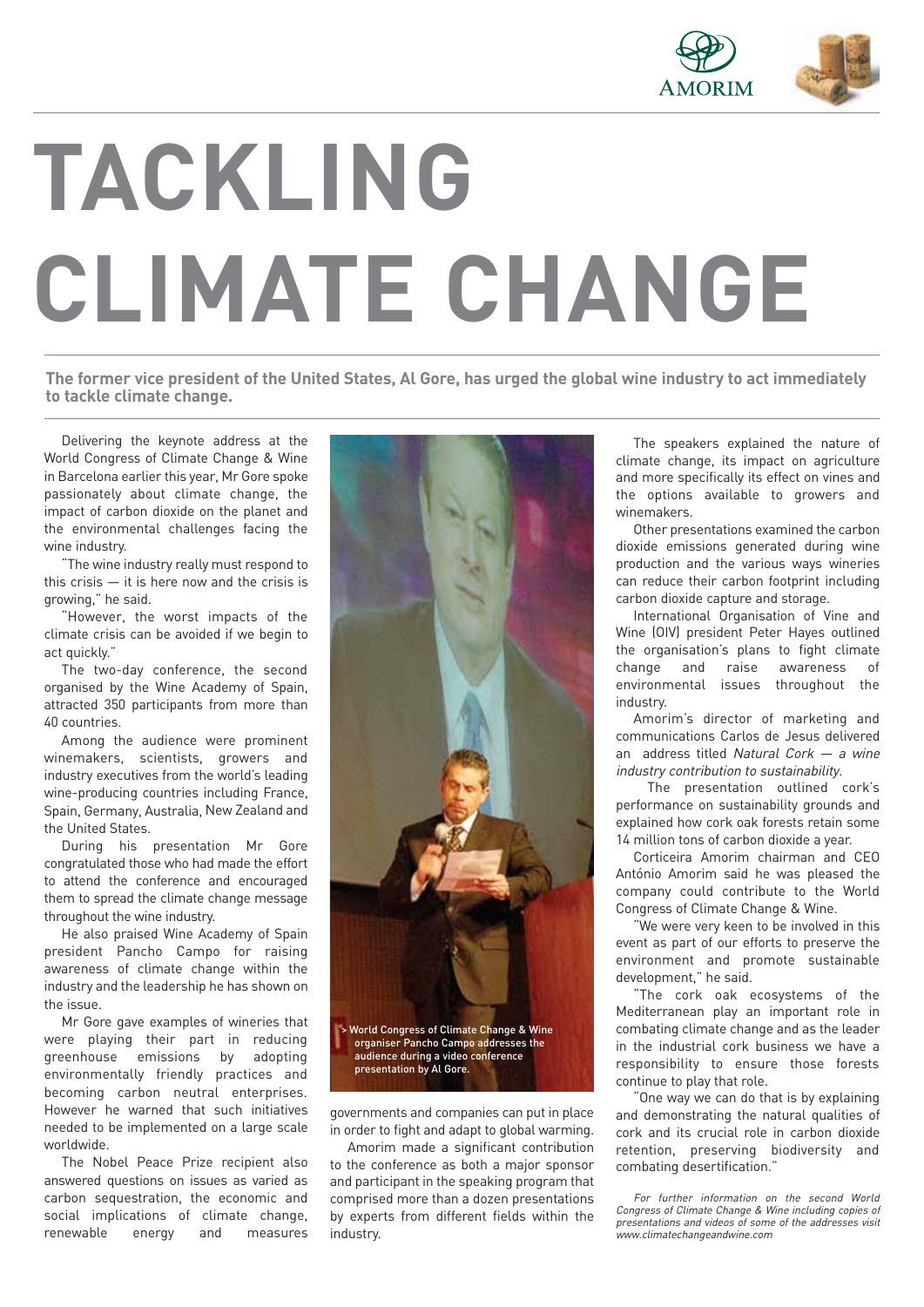



# **SPARK ONE UNVEILED**

Amorim has added a new high performance cork stopper for sparkling wine to its extensive product portfolio.

Called Spark One, the innovative closure is designed for 'everyday bubbles' and was unveiled at the 22nd SIMEI exhibition in Milan, Italy.

Staged biennially, SIMEI is the world's biggest oenological and bottling equipment exhibition. Amorim Cork Italy established an impressive stand at the exhibition, portraying an exclusive club with a Spark One theme.

Carlos Santos, the general manager of Amorim Cork Italy, said more than 1000 guests visited the Amorim stand where they enjoyed the opportunity to try special wines with gourmet Italian food while learning about Spark One.

Developed specifically for early consumption sparkling wines, Spark One is made entirely from cork microparticles. It provides excellent mechanical performance, is highly robust and very easy to use.

Importantly, Spark One guarantees strong pressure resistance — possibly the most important factor for sparkling wine closures — and an excellent level of cleanliness thanks to Amorim's exclusive ROSA process.

Developed over many years of research, ROSA removes the contaminant 2,4,6-trichloroanisole (TCA) from cork using 'controlled steam distillation'.

Spark One is also environmentally friendly. Like all natural cork closures, it renewable, recyclable and biodegradable and plays an important role in carbon dioxide retention.

# **CORK INTERIOR FOR FUTURE MERCEDES**

Mercedes-Benz has unveiled its vision for a future luxurious touring sedan — complete with an environmentally friendly cork interior.

The stunning F 700 concept car made its international debut at the Frankfurt Motor Show, the world's largest motoring industry exhibition.

Mercedes-Benz promotes the overall environmental friendliness of the vehicle with one of the most striking features being a natural interior of leather and cork.

The motoring giant said the car's innovative and spacious interior design enables an entirely new and very comfortable mode of travel.

"With the F 700, Mercedes-Benz shows what the big touring sedan of the future will look like. It offers environmentally compatible mobility combined with utmost comfort and an effortlessly superior drive," said Professor Dr. Herbert Kohler, responsible for Group Research & Advanced Engineering Vehicle and Powertrain at DaimlerChrysler.

Mercedes-Benz describes the car's interior as "a harmonic balance between technology and nature" with open-pored cork used for the door liners, the roof lining and the centre console, which runs all the way through the interior.

Due to the use of natural materials like leather and cork and a harmonious brown and beige colour scheme, the interior makes an elegant and light impression and appears very upmarket with a strong quality feel.

Cork is undergoing a renaissance in commercial applications with many companies turning to the unique natural material for a wide range of state-of-the-art products.

For example, Griffin Technology, a company that manufactures accessories for Apple's popular iPod and iPhone, recently released a hard-shell natural cork case for the iPhone.

And Portugal's postal authority, CTT, has issued the world's first postage stamp made entirely from cork.

Designed by Portuguese engraver Joao Machado, the stamp depicts a cork tree on a hill and has a face value of one euro.

Made from wafer-thin 'paper cork' and just 0.35mm thick, every stamp is unique due to the cellular structure of cork.

The initial print run of 230,000 sold out in a matter of months as collectors worldwide quickly snapped up the remarkable postage stamp.

In his role as chairperson of the Portuguese Cork Association (APCOR), Corticeira Amorim chairman and CEO António Amorim attended the official unveiling of the stamp at Lisbon parliament.

During his presentation Mr Amorim outlined how the cork industry was diversifying into building, aeronautics, automobile manufacturing and other sectors.

At the start of this year Corticeira Amorim announced the creation of Amorim Cork Research, a business unit designed to 'meet the innovation challenge'.

Amorim Cork Research is exploring new applications for cork including the development of new products and innovative commercial solutions.

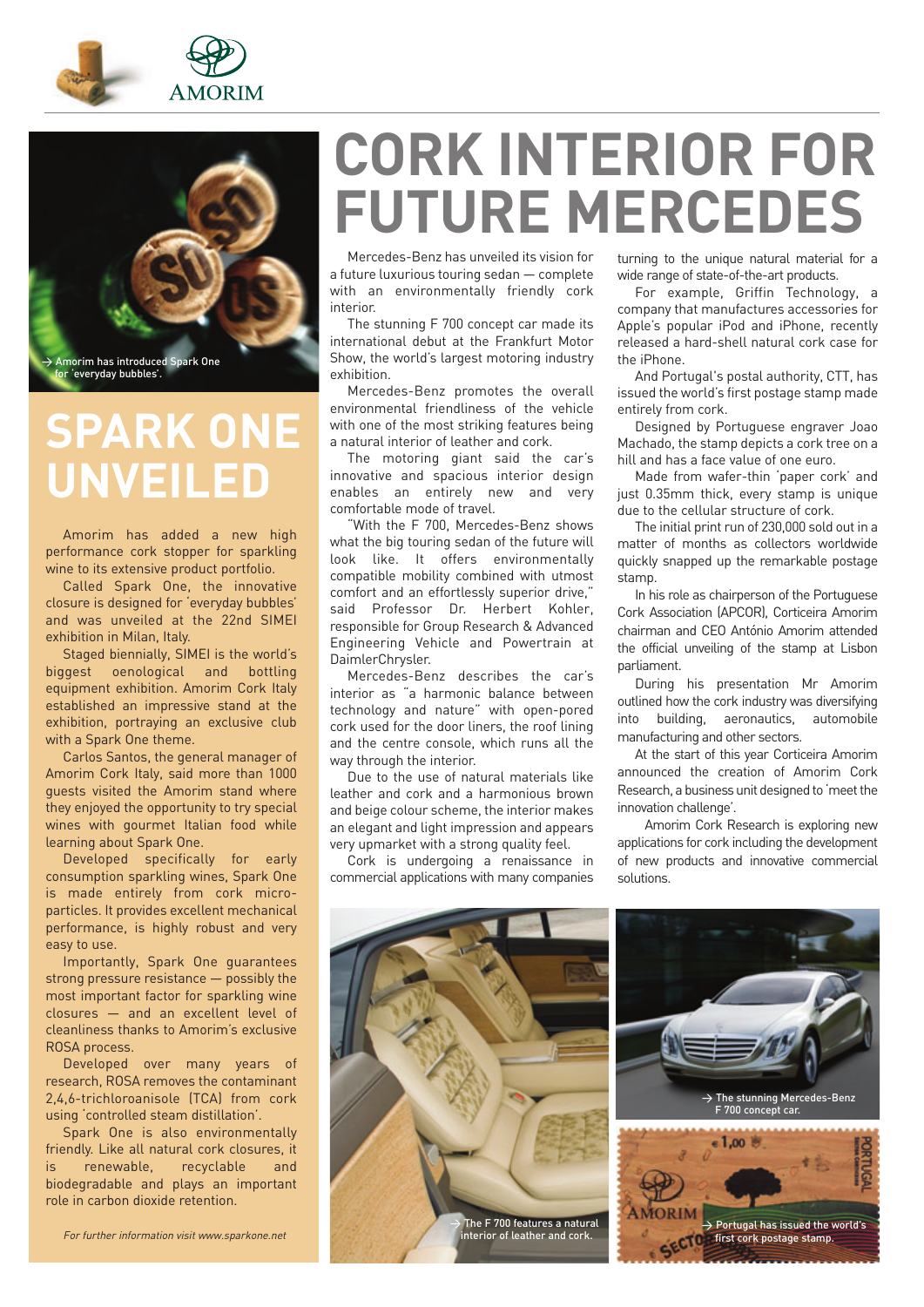

## **GLOBAL ACCLAIM FOR SUSTAINABILITY REPORT**

The first Sustainability Report issued by Corticeira Amorim has won commendation in the global CR Reporting Awards 2007.

Developed by CorporateRegister.com, the CR (corporate responsibility) Reporting Awards involved 300 companies from 40 countries representing 39 different business areas. Winners in nine separate categories were announced in Berlin in early March.

In the 'Openness and Honesty' category, a sector that lies at the heart of sustainability issues, Amorim's submission was distinguished as one of the world's top three entries.

According to CorporateRegister.com: "It is often difficult to assess the truth. This distinction is awarded to the clearest reports, which convince us of the true realities existing within each company."

Corticeira Amorim chairman and CEO António Amorim said he was proud that the company had received international recognition for the manner in which it communicated its sustainability policies.

"While a culture of sustainability has guided Amorim's business activity since the 19th century, this was the first time that we had conducted a review of our performance in this area and stated our sustainable development policies," he said.



Corticeira Amorim's success in the 'Openness & Honesty' category placed it in the top three with corporate giants Bayer and Nike.

The company was also well regarded in the category that acknowledges the 'Best First Time Report' with a fifth placing and finished in sixth place from 167 entries for the 'Relevance and Materiality' of its Sustainability Report.

Corticeira Amorim released its first Sustainability Report in August last year.

The report highlighted the fact that cork oak forests and the natural cork products

derived from the forests are a major carbon sink. It also showed that cork's role in carbon dioxide retention and the environmentally friendly business practices of leading cork producers such as Amorim place the cork industry at the forefront of sustainable development.

Despite being available for less than five months, Amorim's Sustainability Report was the most popular item downloaded from the company's Corkfacts website in 2007 with more than 4300 copies requested.

A full copy of Corticeira Amorim's 2006 Sustainability Report is available at www.corticeiraamorim.com/en

## **WRAP STUDY FOCUSES ON CARBON EMISSIONS**

A study by the UK-based Waste & Resources Action Programme (WRAP) has revealed that the carbon impact of bottling wine in light glass bottles with a high recycled content compares favourably with using PET containers.

The WRAP report looked at the carbon impact of production and transportation of 750ml glass and PET wine bottles. It established that significant reductions in carbon dioxide (CO2) can be made through reducing the weight and increasing the recycled content of glass bottles.

In its report summary, WRAP said: "Lightweighting bottles has been shown to have benefits in terms of CO2 savings from transport of loads. Consequently, reducing glass bottle weight reduces the quantity of CO2 emissions associated with wine packaging.'

The study showed that a 54g PET container came out only marginally lower than a 365g glass bottle when using the medium estimate for glass production emissions. The higher carbon

dioxide emissions arising for PET from manufacture offset much of the savings obtained from its low weight.

In both scenarios, excluding or including end-of-life, the emissions attributed to the 54g PET bottle lay within the range of emissions attributable to the 365g glass bottle.

This is an important piece of work that demonstrates the positive environmental impact of lightweighting and the incorporation of recycled content," said Richard Swannell WRAP director of retail and organics programmes.

"It will help inform the wine, packaging and retail industries on the environmental impact of their packaging choices.

Amorim's director of marketing and communications Carlos de Jesus said the findings were an important contribution to the emerging debate on using plastic wine bottles versus glass to reduce carbon dioxide emissions.

"When you add cork's net carbon dioxide retention to the equation it is clear that a

lightweight glass bottle with a high recycled content sealed with a natural cork is a winner for the environment," he said.

This combination also retains the premium positioning that can only be achieved with wine packaged in a glass bottle sealed with a natural cork."

The full WRAP study report is available at www.wrap.org.uk/retail